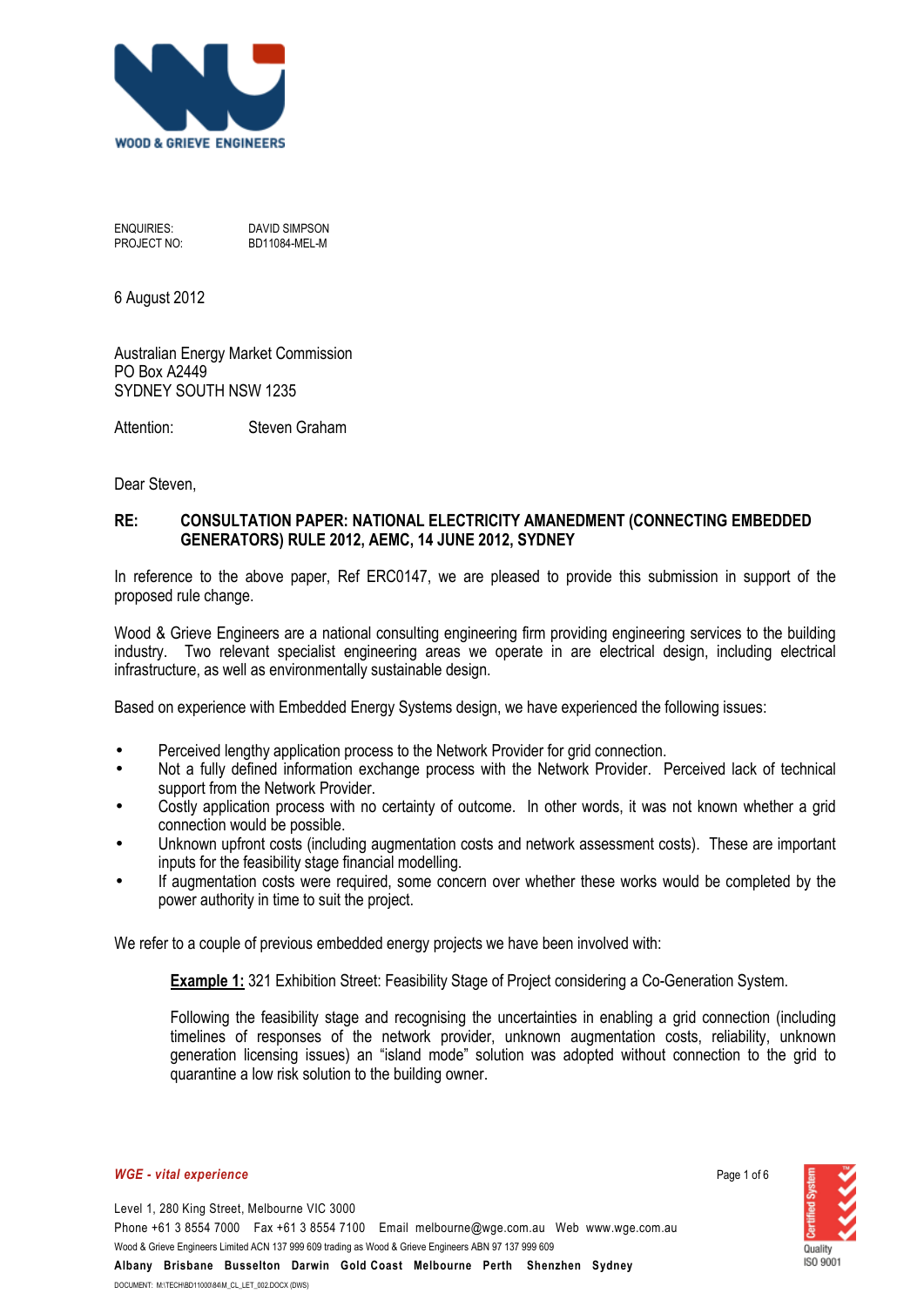**Example 2:** Victorian Comprehensive Cancer Centre (current project).

We have commenced the feasibility works for the project.

Preliminary responses for the DBSP indicate that the initial application process will be 6-8 months. This is significantly in excess of the Victorian Electrical Distribution Code Timeframe of 65 days. There is a separate and non-refundable application fee without surety that grid connection will be possible.

A network analysis study will be required and initial indications are that the costs will be \$50,000 upwards.

The project would like to incorporate true embedded energy with input to the grid.

Technical requirements for the submission are onerous and in some areas cumbersome. We believe this could be standardised better.

In relation to technical issues, there is an unknown fault level headroom in the grid, if this was known this would provide the design team an indication of the likelihood of being able to install embedded systems with minimal augmentation costs. It would be beneficial if this data for the grid was published.

We have separately applied for permanent power connection to the site and been informed that augmentation costs will increase because the project is likely to incorporate embedded energy systems. This is due to a reduced revenue stream for the DNSP.

We view these current limitations as a hindrance to building owners considering embedded energy systems based on our experience. We therefore fully support the proposed rule change.

We also make the following comments in response to some of the specific questions raised in the Consultation Paper:

| <b>Question</b>                                                                                                                                                                                                                                                              | <b>Comment</b>                                                                                                                                                                                   |
|------------------------------------------------------------------------------------------------------------------------------------------------------------------------------------------------------------------------------------------------------------------------------|--------------------------------------------------------------------------------------------------------------------------------------------------------------------------------------------------|
| Question 3 - Publishing Details of information<br>requirements                                                                                                                                                                                                               |                                                                                                                                                                                                  |
| (a) What are the costs and benefits to distributors<br>and embedded generators in requiring<br>distributors to publish information on its<br>connection process including an application<br>form and information on application fees and<br>calculation of connection costs? | There are numerous benefits to embedded generators -<br>known application information to avoid delays and<br>known fees and charges so that financial feasibility can<br>be calculated up front. |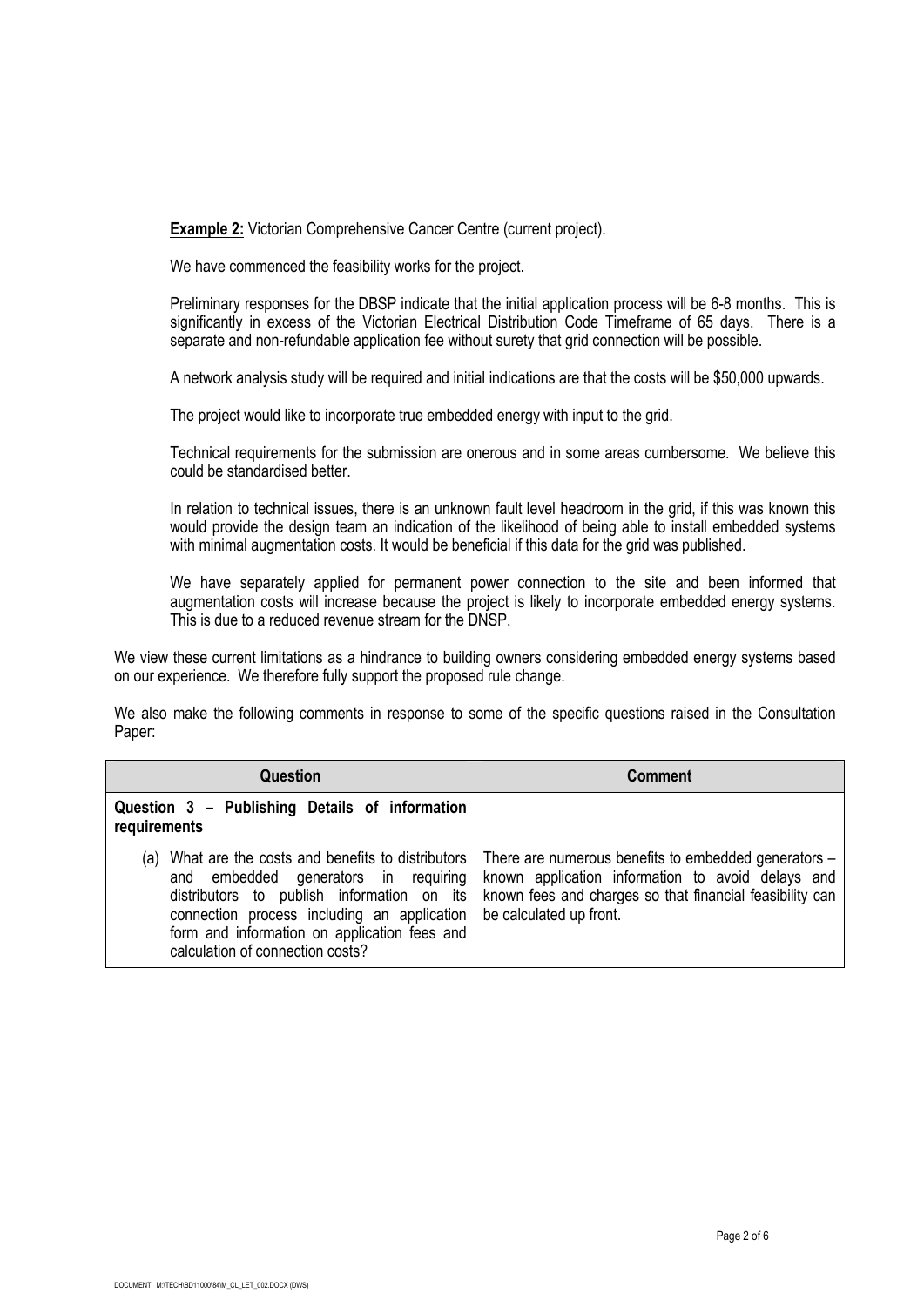| Question                                                                                                                                                                                                                                                                                                                                                             | <b>Comment</b>                                                                                                                                                                                                                            |
|----------------------------------------------------------------------------------------------------------------------------------------------------------------------------------------------------------------------------------------------------------------------------------------------------------------------------------------------------------------------|-------------------------------------------------------------------------------------------------------------------------------------------------------------------------------------------------------------------------------------------|
| (b) How would the proposal to add a clause that<br>each party /must provide the other with<br>information the other reasonably requires in<br>order to facilitate connection to the network'<br>address any problems? What are the details<br>and examples of the current communication<br>issues that stakeholders have experienced with<br>the connection process? | There are some previous examples of DNSP's,<br>spending a period of time reviewing the application<br>information, going back and asking for more information.<br>This can lead to delays during the application phase of<br>the project. |
| Noting that there are currently provisions under<br>(c)<br>the NER for the exchange of information, what<br>deficiencies<br>of the<br>the<br>current<br>are<br>arrangements?                                                                                                                                                                                         | Information<br>is<br>currently<br>accurately<br>not<br>and<br>comprehensively defined.                                                                                                                                                    |
| (d) Should the proposed changes apply generally<br>to all network service providers?                                                                                                                                                                                                                                                                                 | We believe that consistency is important because<br>owners, suppliers and engineers work on assets in<br>various jurisdictions.                                                                                                           |
| Question 4 - Response to connection enquiries                                                                                                                                                                                                                                                                                                                        |                                                                                                                                                                                                                                           |
| (d) To what extent would the requirements for<br>distributors to publish the demand side<br>engagement document resolve any issues?                                                                                                                                                                                                                                  | Identification of clear up front requirements so that the<br>total information can be provided as part of the initial<br>submission.                                                                                                      |
| Question 5 - Information to be included in offers to<br>connect                                                                                                                                                                                                                                                                                                      |                                                                                                                                                                                                                                           |
| (b) How would the proposed rule add to an<br>'itemised statement of connection costs'<br>improve the current arrangements? How would<br>stakeholders be impacted if this requirement<br>were to be introduced?                                                                                                                                                       | Known costs up front. This would provide accurate<br>financial inputs which would provide greater certainty to<br>assist the financial feasibility of the project.                                                                        |
| (c) Should this requirement apply to all types of<br>connections?                                                                                                                                                                                                                                                                                                    | Yes, because virtually all projects would need to<br>undergo a financial feasibility study.                                                                                                                                               |
| Question 7 - Providing an offer to connect within 65<br>business days                                                                                                                                                                                                                                                                                                |                                                                                                                                                                                                                                           |
| (a) What are the factors that affect the timeframe<br>within which offers to connect may be made?<br>What are the factors that impact the process for<br>negotiating negotiated access standards?                                                                                                                                                                    | The DNSP stipulates the timeframe. Based on our<br>experience on the VCCC project, the timeframe is non-<br>negotiable with the DNSP.                                                                                                     |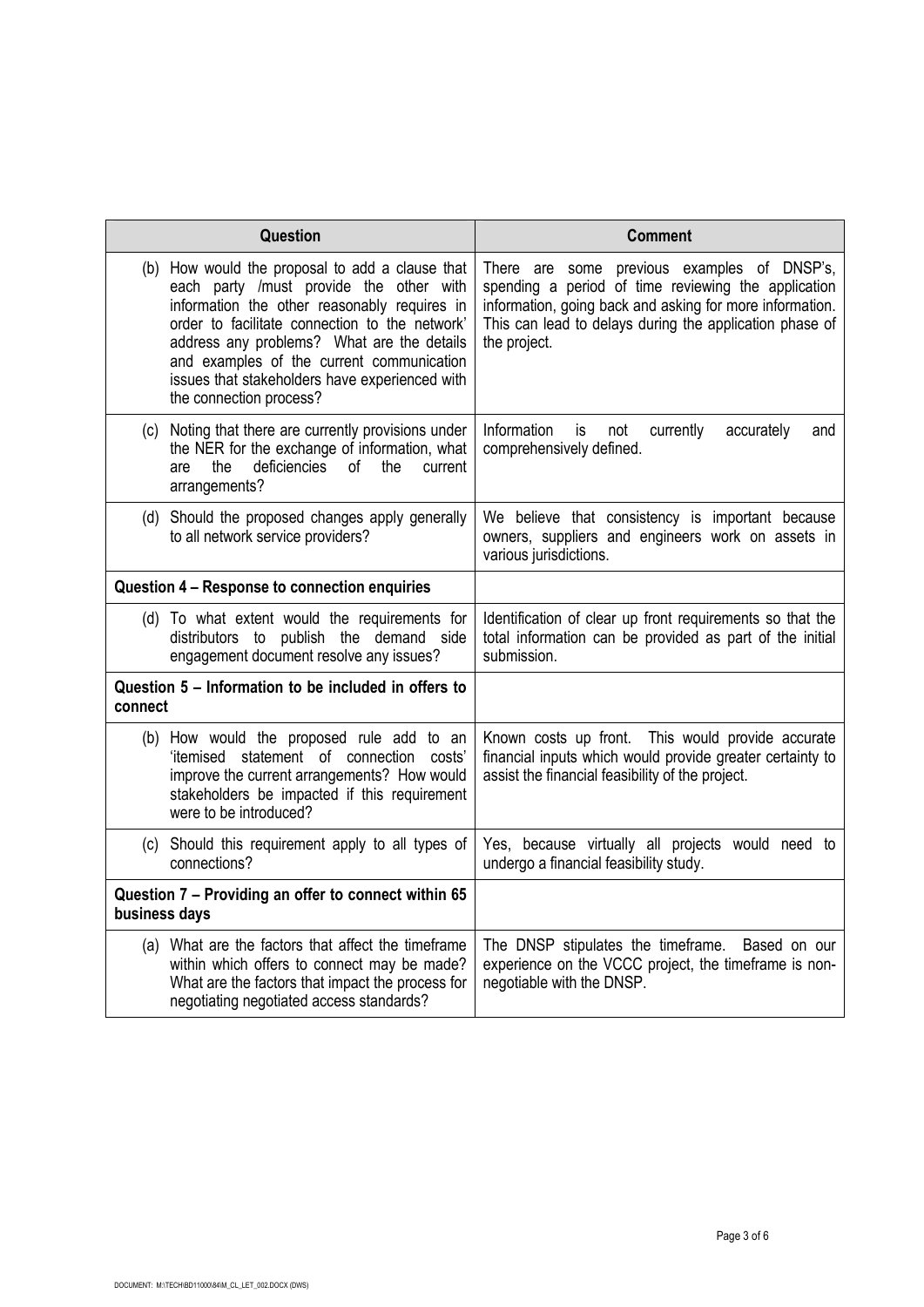|            | Question                                                                                                                                                                                                    | <b>Comment</b>                                                                                                                                                                                                                                                        |
|------------|-------------------------------------------------------------------------------------------------------------------------------------------------------------------------------------------------------------|-----------------------------------------------------------------------------------------------------------------------------------------------------------------------------------------------------------------------------------------------------------------------|
|            | (b) Have there been cases (particularly in Victoria)<br>where 65 business days was not sufficient to<br>finalise an offer to connect? What were the<br>reasons for requiring more than 65 business<br>days? | Yes, we are currently experiencing a 6-8 month<br>application process on the Victorian Comprehensive<br>Cancer Centre project in Melbourne. No reasons were<br>provided by the DNSP.                                                                                  |
|            | (c) How would network service providers and<br>connection applicants be affected by the<br>proposed amendment?                                                                                              | This would speed up the application process by reducing<br>required response times from the DNSP which enables<br>financial feasibility studies in a timely manner.                                                                                                   |
|            | (d) Should this requirement apply to all network<br>service providers for all connections?                                                                                                                  | Yes, again to enable consistency with the application<br>process.                                                                                                                                                                                                     |
| generators | Question 9 - Technical standards for embedded                                                                                                                                                               |                                                                                                                                                                                                                                                                       |
|            | (a) Without technical standards currently being in<br>place for embedded generators, how well has<br>the connection process under Chapter 5<br>worked in practice?<br>How urgently are<br>standards needed? | Ch5 is very much open to interpretation by the DNSP's<br>and affords them much discretion. This can result in<br>multiple requests for additional information with little or<br>no advanced notice during the process. Standards are<br>needed to reduce uncertainty. |
|            |                                                                                                                                                                                                             | The standards will provide greater certainty to suppliers<br>to engineer their systems accordingly.                                                                                                                                                                   |
|            | (b) Would standards for different types/classes of<br>embedded generators be required?                                                                                                                      | Yes. There would be different standards for engines,<br>wind generators, PV etc. In addition because of differing<br>impacts on the grid, we would expect the standards to<br>be different at, say, the 30kVA to 5MVA range and the<br>5MVA to 30MVA range.           |
| (c)        | What factors should be taken into consideration<br>in developing such standards? Are there any<br>specific jurisdictional or local requirements?                                                            | Safe, reliable supply, protection to grid.<br>At this stage, we believe that there would not be any<br>specific jurisdictional requirements.                                                                                                                          |
|            | (d) What should be the scope of such standards?<br>Can all relevant technical requirements be<br>'standardised'?                                                                                            | The scope of such standards should cover the<br>generation of the power supply waveform, reliability and<br>grid protection measures and installation requirements.                                                                                                   |
|            |                                                                                                                                                                                                             | In principle and in concept, they would be similar to AS<br>4777 for inverter systems as these are referred to by<br>NER Ch5A. It is possible to standardise the technical<br>requirements, however they would be more extensive<br>than AS 4777.                     |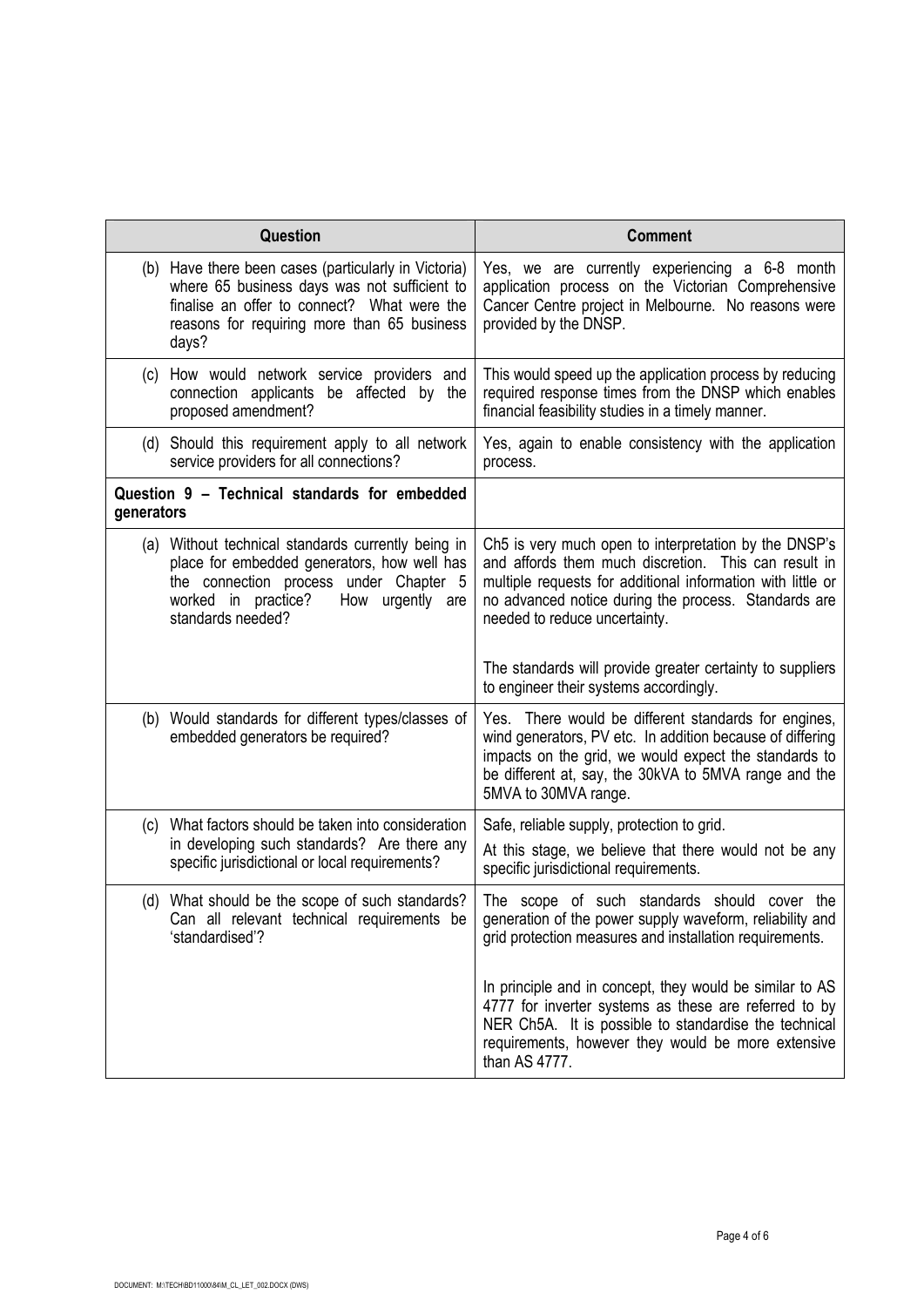| Question                                                                                                                                                                                                                 | <b>Comment</b>                                                                                                                                                                              |
|--------------------------------------------------------------------------------------------------------------------------------------------------------------------------------------------------------------------------|---------------------------------------------------------------------------------------------------------------------------------------------------------------------------------------------|
| Question 10 - Embedded generators having an<br>automatic right to export to the grid                                                                                                                                     |                                                                                                                                                                                             |
| (b) What are the impacts on the embedded<br>and other<br>participants<br>when<br>generators<br>exporting is not allowed?                                                                                                 | This would limit options available to the project. For<br>example, "island mode" operation of the co-gen plant, or<br>removal of the co-gen system from the project<br>altogether.          |
|                                                                                                                                                                                                                          | It also encourages smaller plant, which is less efficient<br>and less financially feasible.                                                                                                 |
| (c) Are there circumstances where the ability of<br>embedded generators to export electricity to<br>the network should be limited?<br>What<br>conditions could be reasonably imposed to limit<br>exporting?              | None from the demand/investor side.<br>From our<br>experience, some export is required to allow the system<br>to parallel with grid. This results in more stable power<br>delivery systems. |
|                                                                                                                                                                                                                          | If there was excessive exporting to the grid,<br>consideration of network augmentation would be<br>required.                                                                                |
| (d) Is there any basis for embedded generators to<br>be treated differently to load or other<br>generators? For what reasons?                                                                                            | To reduce $CO2$ emissions, mechanisms to<br>No.<br>encourage greater use of natural gas engines and<br>renewable sources could be considered.                                               |
| Question 11 - Allowing distributors to change an<br>optional fee for service                                                                                                                                             |                                                                                                                                                                                             |
| (a) What are the barriers that prevent network<br>service providers from charging a 'fee for<br>service' under the current arrangements?                                                                                 | None.                                                                                                                                                                                       |
| (b) Is the proposed rule sufficient in identifying<br>what services would be provided for the 'fee for<br>If not, how should the relevant<br>service'?<br>service be specified?                                          | It may be difficult to identify a standard fee. The fee<br>could be time based or design stage based and<br>identified in line with fee guidelines.                                         |
| (c) What factors should be considered on how<br>such a service should be classified? That is<br>should it be direct control service or negotiated<br>Should the service be on a cost<br>service?<br>recovery basis only? | We believe the industry would be prepared to pay a fair<br>fee for the service.                                                                                                             |